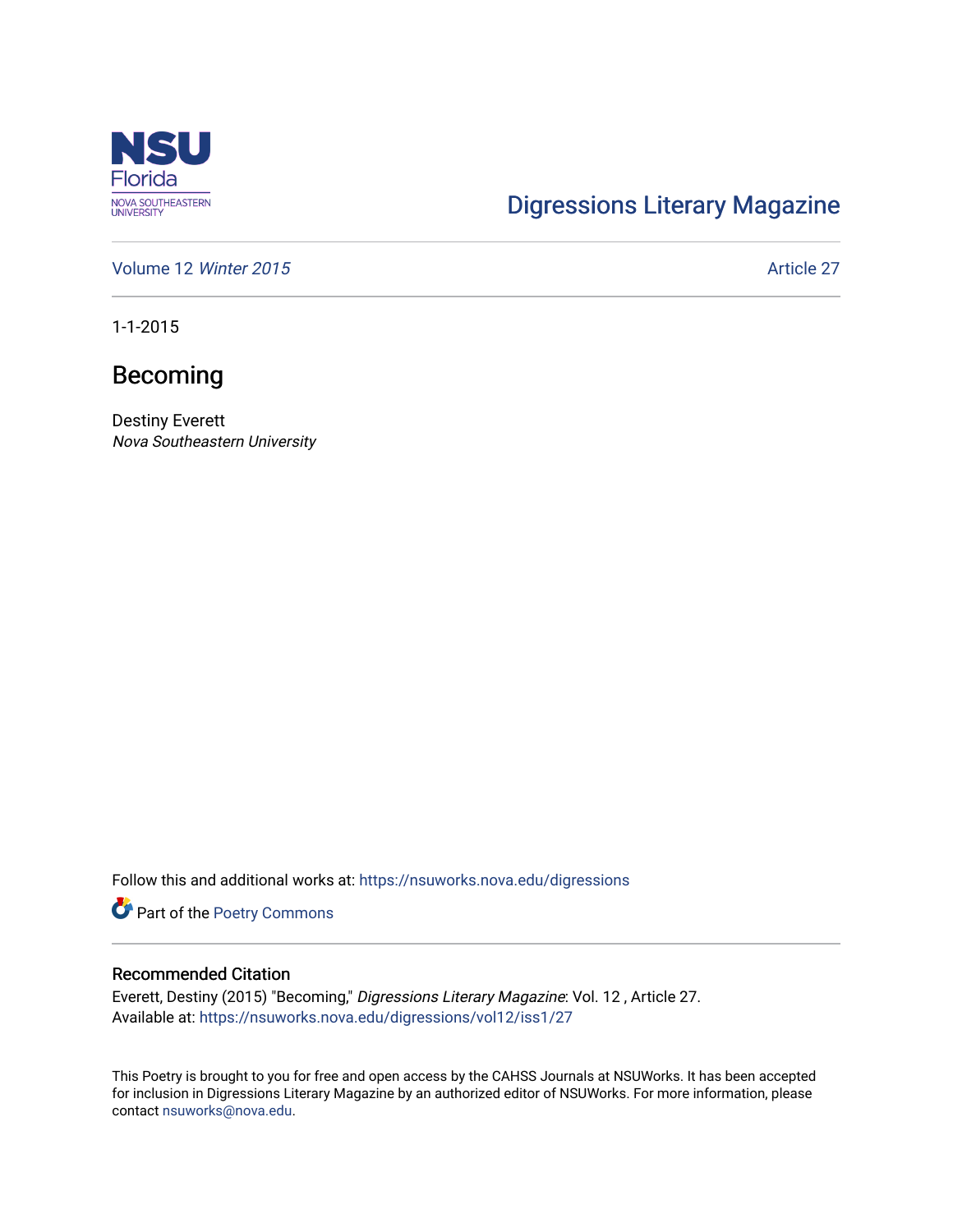### Becoming

#### Author Bio

I just recieved the good news that I've been accepted into an MFA program in creative writing!